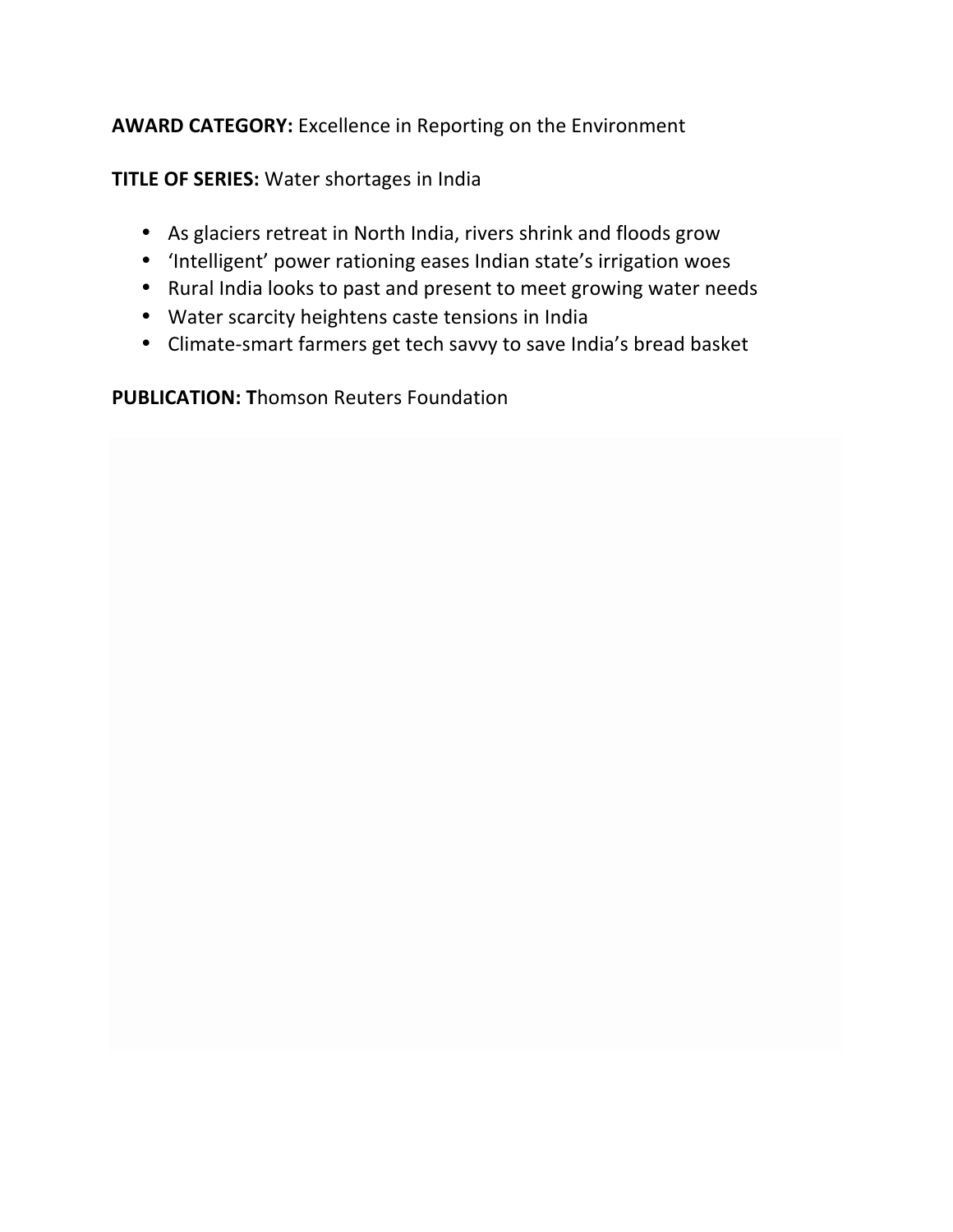# **As glaciers retreat in North India, rivers shrink and floods grow**

**Source: Thomson Reuters Foundation - Tue, 25 Feb 2014 16:00 GMT Author: Ashutosh Sharma URL: http://www.trust.org/item/20140414102138-ic0pz/**



Jammu's Tawi River flows through Jassore village in Jammu and Kashmir, India. The river which slows to a trickle in summers, bursts its banks during rainy periods, with flash floods triggering erosion and threatening lives. THOMSON REUTERS FOUNDATION/Ashutosh Sharma

JAMMU, India (Thomson Reuters Foundation) – The Tawi River once surged through the city of Jammu in northern India so deep and swift that residents were forced to take a boat to get across. Today the sluggish waterway is barely knee deep for much of the year, its bed a dumping ground for untreated city waste.

What has changed in half a century? In part, retreating glaciers and deforestation that are changing the river's flow, leading to both increasingly dry periods and worsening floods.

"The glaciers and barrier lakes in the Jujdhar and Seojdhar ranges, which contribute a larger share of water to Tawi, have almost disappeared," said M.M. Munshi, retired director of operations in Jammu and Kashmir state for the Geological Survey of India, and one of those who used to cross the Tawi by boat.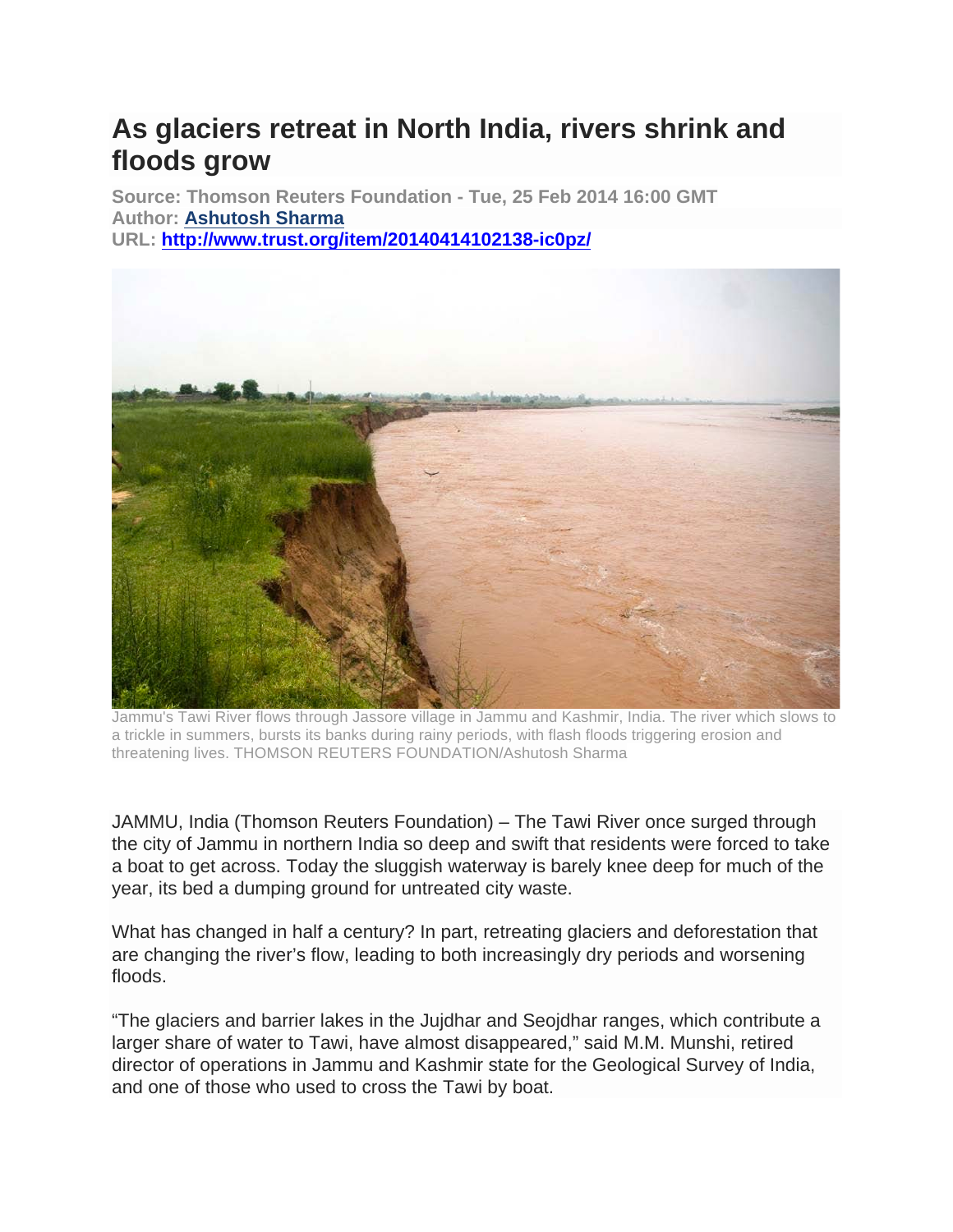Right now, "water flow in all the rivers in the state is decreasing. The perpetual snow line in Jammu and Kashmir has gone up to 16,000 feet from 13,000 feet in the last hundred years," said Munshi, who continues to consult on groundwater and glacier issues for the geological survey.

"It's happening at an alarming rate because of a combination of factors like global warming, shrinking forest cover and increasing human interference. ... If the water flow keeps receding at this rate, people won't get water for even drinking," he warned.

These changes are affecting most of all those who relied on plentiful water for their livelihoods. Farmers in Goran, Sumbh and Nard villages in Kathua district say they have abandoned traditional crops such as paddy rice for maize and beans, which need less water as the Basantar River has become a seasonal river.

#### FROM SHORTAGE TO FLOOD

But water shortages are not the only consequence of changing weather patterns. During the wet season, extremely heavy rainfall frequently causes the region's rivers to flood, eroding agricultural land and damaging standing crops.

Jassore village, situated on the left bank of Tawi in Jammu district, loses large tracts of farmland to flash floods every year. About 20 families in the village have been displaced, but district officials say that building embankments along the river to protect the land would be too expensive.

"My house is barely at a distance of 20 feet from the river and I fear it will get washed away in the flash flood any time soon," said a worried villager, Sham Lal.

Livestock, as well as crops, are threatened. "While we were crossing the Tawi, my 18 buffaloes and two cows were washed away in a flash flood," said Mohammad Shafi, a milkman of Katiyal Kalai village in Jammu district, recounting an incident three years ago. "I had a narrow escape."

Rangers on the Pakistani side of the river eventually returned most of the livestock, which managed to swim to the other side, but two buffalo were killed, Shafi said.

People crossing the Tawi River or working along it similarly have been washed away by flash floods, villagers in the area report.

#### WHAT IS DRIVING CHANGE?

The main reasons for the flash floods are the loss of forests and other green cover in the river's catchment, combined with quarrying and sand mining in riverbeds, according to Bushan Parimoo, president of the Environment Awareness Forum, a nongovernmental organisation that is leading a "Save Tawi" campaign.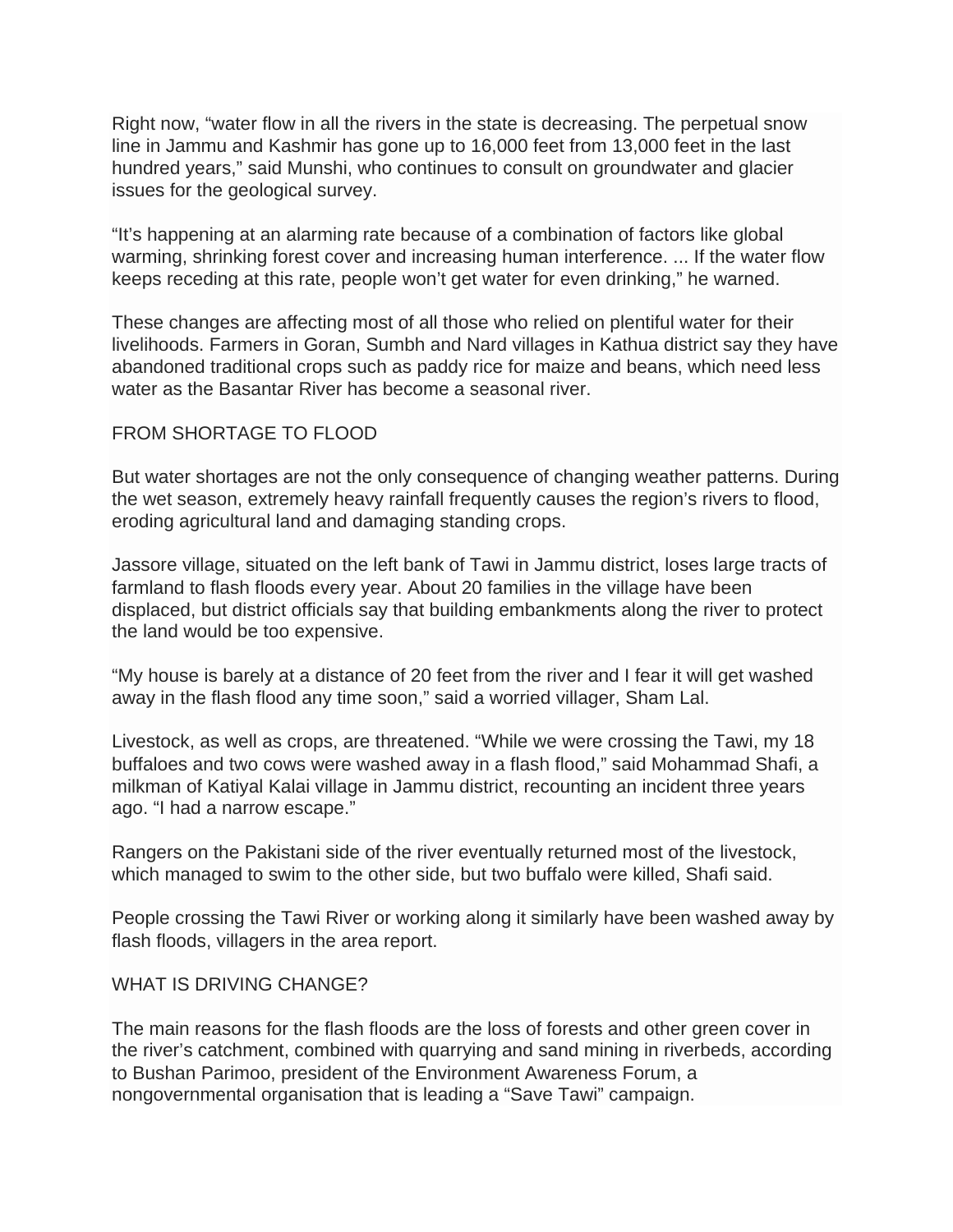"Due to loss of greenery, the soil can't retain the rain water. A large number of traditional ponds and wetlands have been encroached upon," Parimoo said. "Consequently, most of the rain water flows into the rivers, triggering flash floods."

Parimoo called for a range of responses, including intensive forest planting, a ban on extensive excavation of the riverbed, the revival of ponds and wetlands and construction of barrages. "Otherwise there is no hope," he said.

Jammu has a limited network of irrigation canals, but the depletion of its rivers is causing the most distant canals to dry up every summer, posing a threat to agriculture. Sushil Aima, chief engineer for irrigation and flood control in Jammu, said that his department is responding by constructing check dams and barrages for water storage as well as reviving traditional ponds to recharge groundwater.

Besides losing their water, rivers are also experiencing environmental deterioration from the dumping of untreated municipal and industrial waste.

Yash Paul, a scientist at Jammu and Kashmir State Pollution Control Board said that growing urban areas and great industrialisation are leading to more pollution in large stretches of rivers such as the Devika in Udhampur district.

"The river has become polluted to the extent that one can't even take a bath in it," he said. "If water flow keeps receding in the rivers and the pollution level keeps increasing, as is happening now, it's going to have serious impact on human beings, livestock and crops."

#### ENOUGH DRINKING WATER?

An acute shortage of drinking water in the region has led to demonstrations by protesters during the past few summers. The state government now is setting up several water treatment plants on rivers in the area to meet demand for drinking water and has started an awareness campaign. It is also encouraging the formation of village sanitation committees to revive traditional ponds and other water bodies to try to restore groundwater levels.

Suresh Chugh, director of the state's Department of Ecology, Environment and Remote Sensing, said in an interview that at least 10 state government departments were working together to develop and implement a climate change action plan for the state, including reviving the local Himalayan ecosystem to boost water security.

"Jammu and Kashmir has been categorized as one of the most vulnerable states in the country," Chugh said. "Since (we are) a food deficit state, the depleting water resources pose greater risks."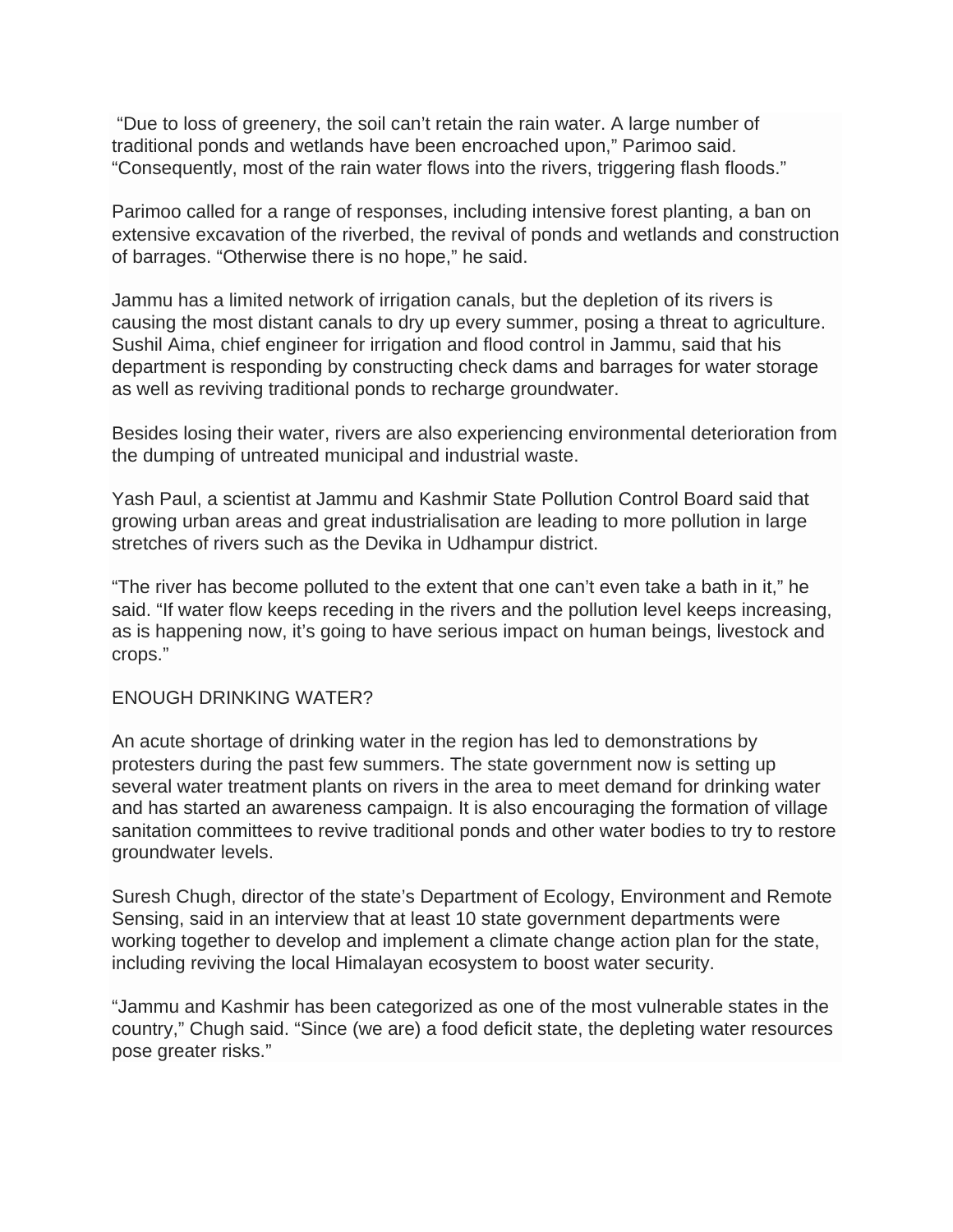Officials are also working on new agricultural policies because "we are witnessing some visible changes in the cropping pattern," he said.

Chugh said that a team of more than 100 scientists at the state's Sher-E-Kashmir University of Agricultural Sciences and Technology was developing drought-resistant crops for farmers.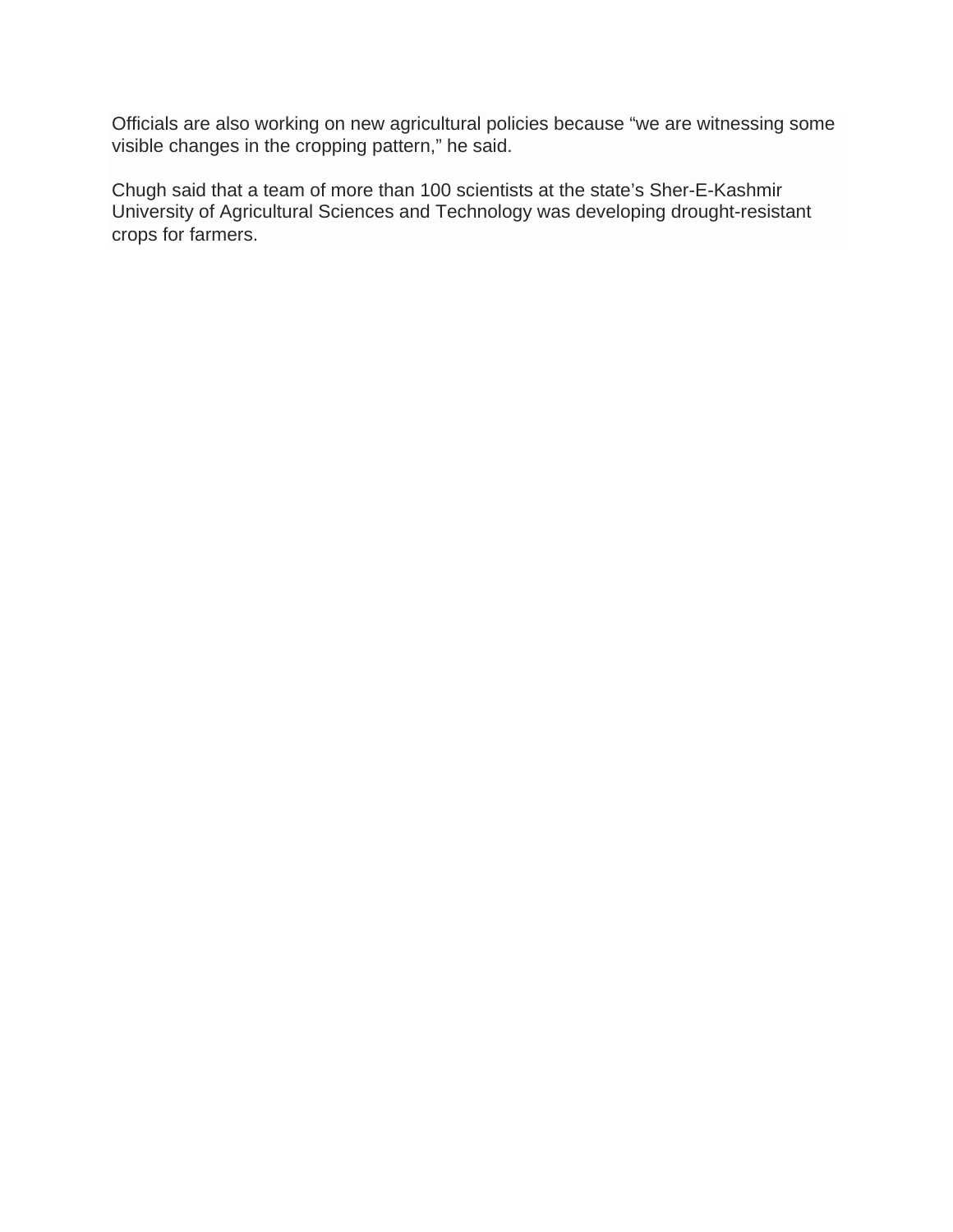## **'Intelligent' power rationing eases Indian state's irrigation woes**

**Source: Thomson Reuters Foundation - Mon, 14 Apr 2014 10:21 GMT Author: Manipadma Jena URL: http://www.trust.org/item/20140414102138-ic0pz/**



Farmers in India's Gujarat state have learned to value irrigation water thanks to a system that provides them with subsidised, rationed power for their pumps, storing spare water in tanks like these. PHOTO/IWMI

NEW DELHI (Thomson Reuters Foundation) – A scheme to separate agricultural and domestic power supplies in Gujarat has been recognised by the United Nations for making irrigation more efficient and dramatically improving the Indian state's farm productivity.

The \$290 million rural rewiring project, named Jyotigram Yojana (JGY) or "village light scheme", has been implemented in almost all of Gujarat's 18,000 villages.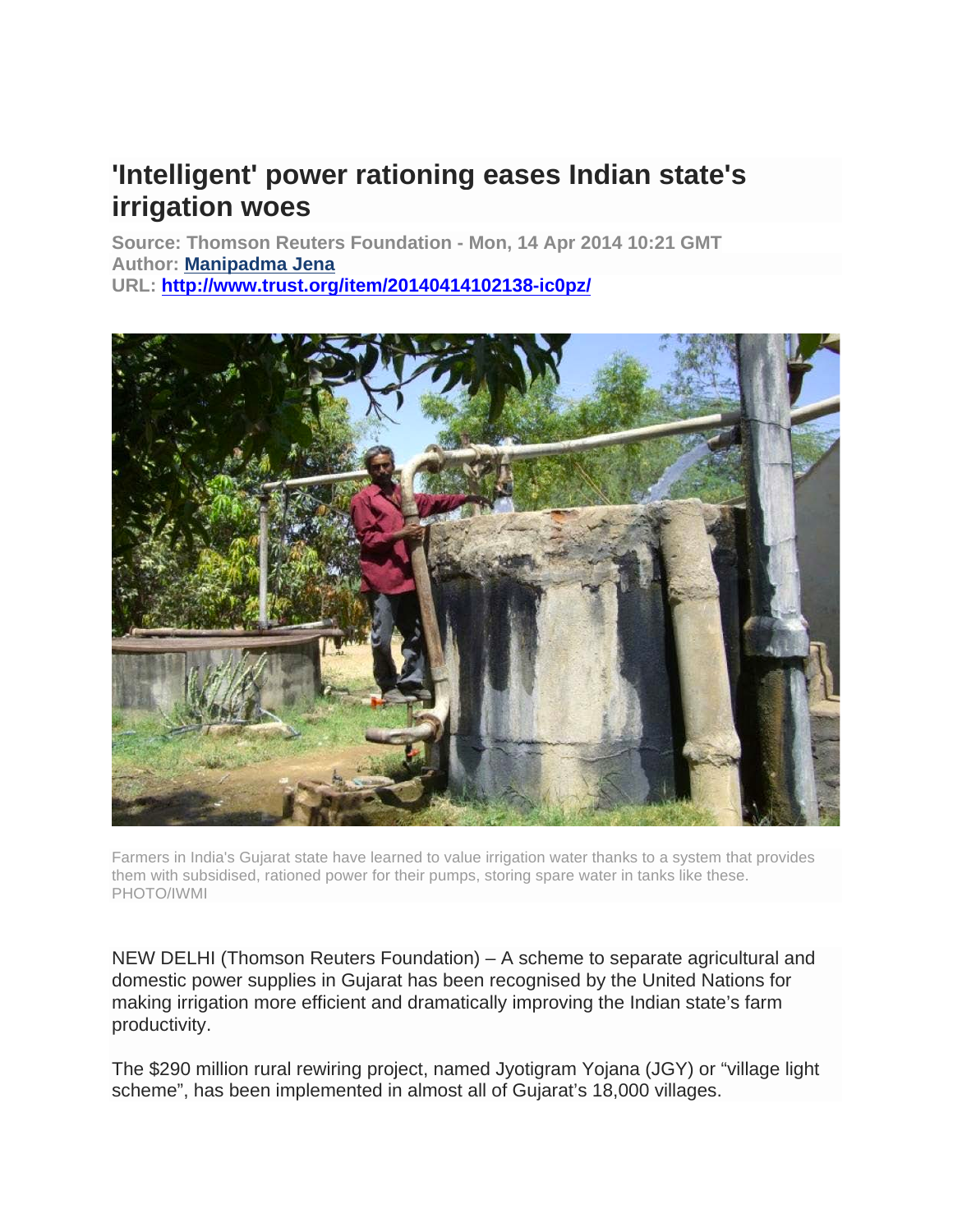The mostly semi-arid, drought-prone state is industrialising rapidly, but nearly half the population still depend on agriculture. Since the late 1980s, groundwater aquifers have been seriously depleted.

A principal cause of that was highly subsidised electric power provided to farmers by the state utility. With electricity costing farmers next to nothing, they had no incentive to irrigate efficiently, and many diverted power intended for domestic use to pump extra water which they sold on at a profit.

Use of electric pumps in Gujarat increased by 585 percent between 1971 and 2001, compared with an increase of just 56 percent in the use of unsubsidised diesel pumps.

Electricity bills were mostly flat-rate, and the Gujarat Electricity Board was unable to hike prices because the state's political leaders did not want to alienate farmers, a large constituency of voters. With no control over the amount of electricity used, the utility went bankrupt.

As a result there was no investment in the power grid, further worsening the supply for domestic users, public services and small-scale industries, especially in rural areas.

Gujarat's solution was to split rural electricity feeder lines to supply farm pumps separately from household and commercial users.

The previously shared connection provided 16 hours of single-phase supply, intended for domestic use, and eight hours of higher-voltage, three-phase supply from which farmers could run their irrigation pumps.

In practice, many farmers illegally converted the single-phase supply to three-phase in order to pump water for longer and sell it on the informal market.

#### UN-WATER AWARD

Under the new system, introduced in 2003 and completed in 2006, non-farm customers receive a 24-hour three-phase supply that is metered, at unsubsidised rates.

Meanwhile, the agriculture feeder lines provide eight hours a day of uninterrupted, fullvoltage power for farmers who operate tube wells.

The timing of this supply alternates weekly between high-cost peak daytime power and cheaper night-time power. This has reduced overall costs for the power utility, which is still required to provide a 75 percent subsidy to farmers, who pay 0.75 Indian rupees (1.25 US cents) for one unit of electricity.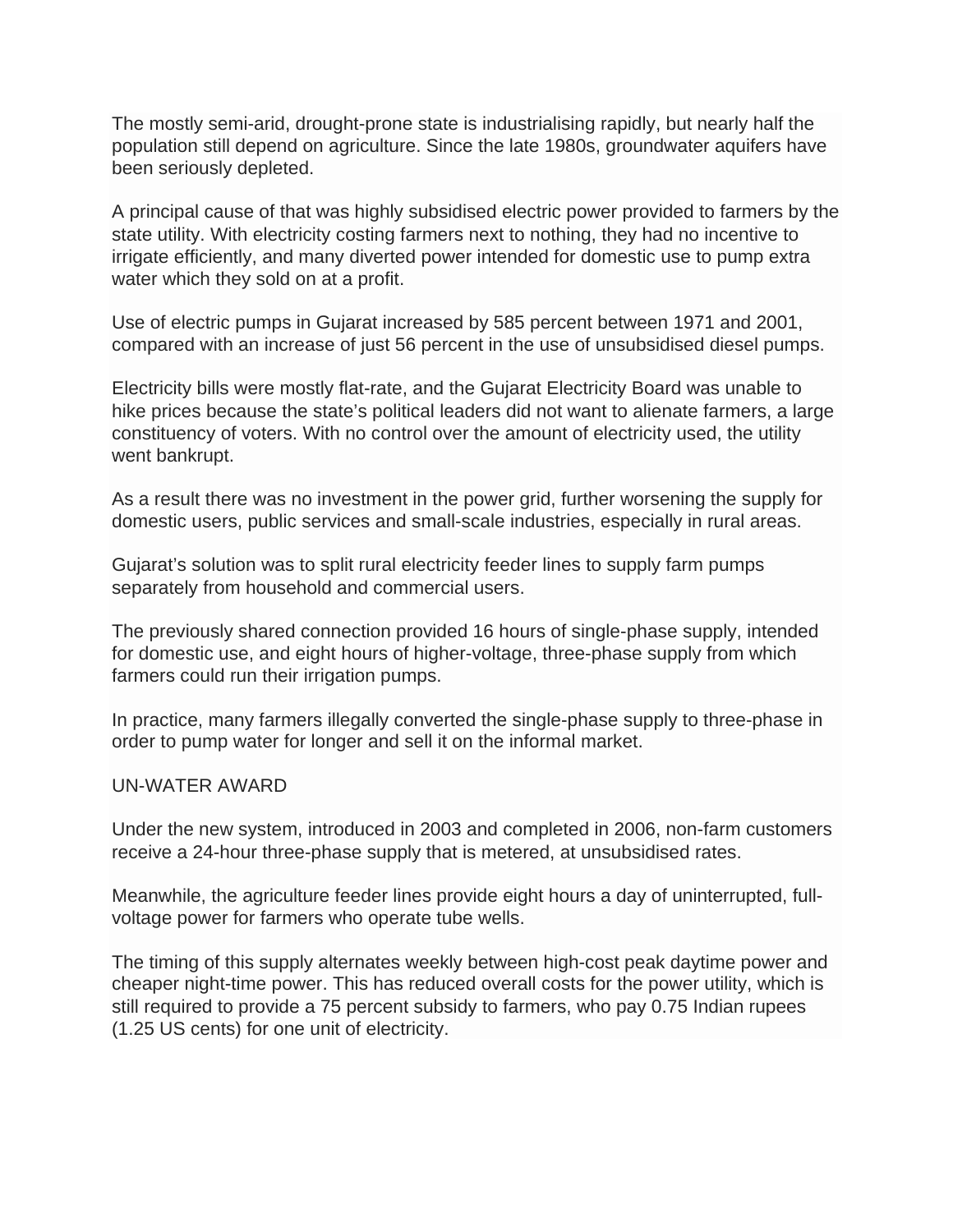The prize-winning power separation scheme was based on research by ITP, a Gujaratbased partnership between the International Water Management Institute (IWMI) and the Sir Ratan Tata Trust.

The project received UN-Water's "Water for Life" Best Practices Award on Mar. 21, the eve of World Water Day, in Tokyo. The global award recognises sustainable techniques in water-resource management.

"(We) decided to select this practice for directly tackling the socioeconomic and environmental challenges related to the improvement of the energy-irrigation nexus ... and for its strong potential for replication," said the Water for Life jury.

The benefits of separating the power supplies have spread through the state, says Tushaar Shah, leader of the ITP.

"The high-quality, predictable and reliable power supply incentivised farmers to grow crops with high returns and cultivate all land they owned," he said.

Large- and medium-scale farmers have switched from cereals to high-value crops like Bt cotton, tobacco, oilseed, spices, and fruit and flower orchards, maximising returns from every drop of water.

#### POOREST FARMERS LOSE OUT?

Agricultural growth in Gujarat has been steady at 8-10 percent for most of the last decade, more than double the national average, according to economists, although some point to other contributing factors such as private seed companies with new technologies, stronger marketing through contract farming, and the flourishing of dairy cooperatives with assured cold storage.

Meanwhile, the formerly indebted state power utility, benefiting from JGY and major energy-sector restructuring, is now selling surplus power to other states.

"What appealed to the jury about our research programme was (that) when (the) energy-groundwater irrigation nexus was not a big issue anywhere globally, we've been making a big deal of it since 12 years now," Shah said in an interview.

"It is now proved that feeder segregation and 'intelligent rationing' of farm power supply can substantially cut groundwater and subsidised electricity wastage (and) boost agricultural growth," he added.

Nonetheless marginal farmers have found their water access cut by the JGY scheme. Because they cannot afford irrigation pumps, they do not qualify for subsidised power and must pay full rates for what they use.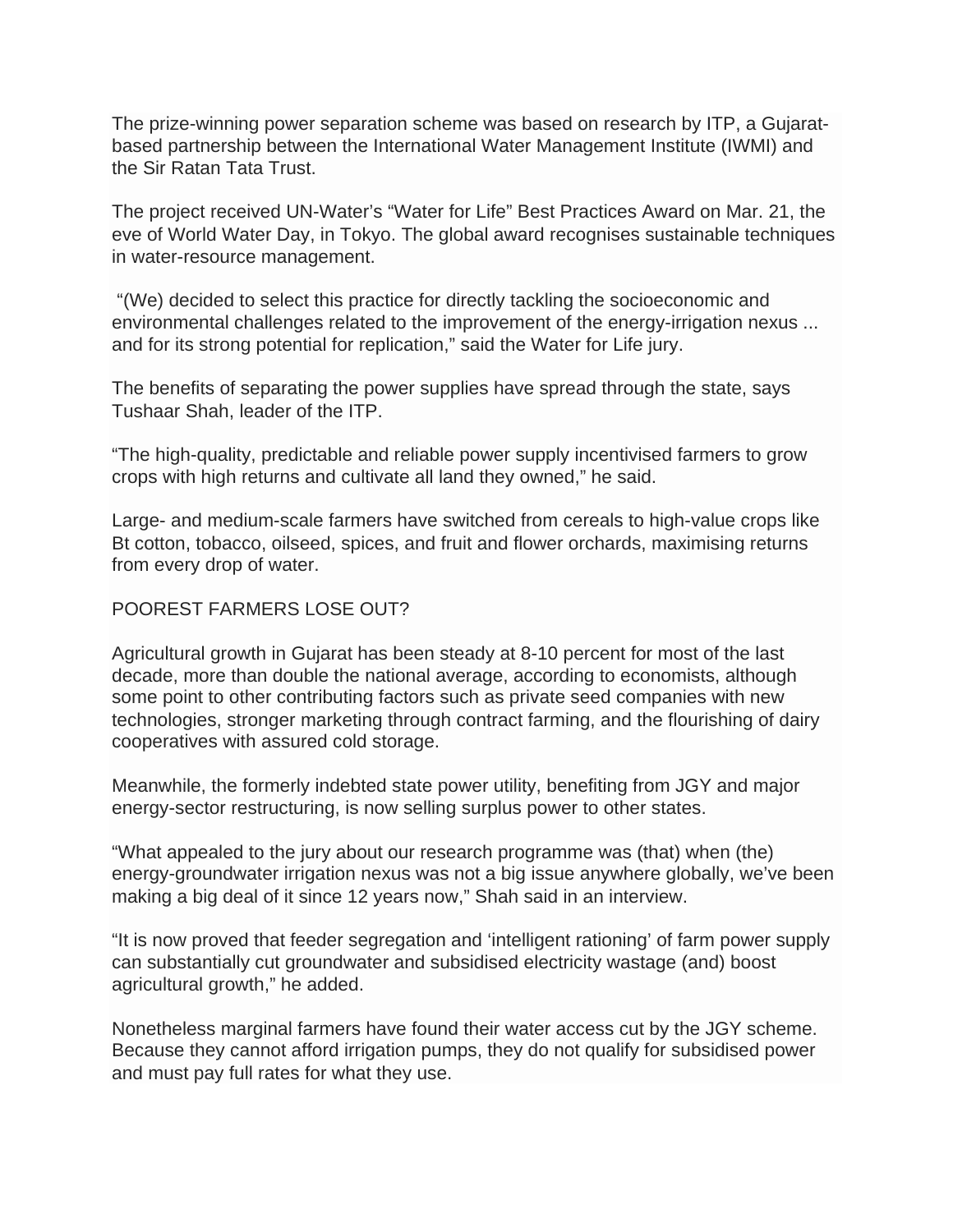Farmers who do have pumps are turning to more water-intensive crops, so most no longer have excess water to sell on to those without pumps. Scarcity has driven up prices on the informal market by 30-50 percent since JGY began, making the water too expensive for poorer farmers.

#### NEXT STEPS

Shah argued that further steps need to be taken to rationalise the use of power and minimise costs. He pointed out that India's irrigation needs are highest for 30 to 40 days each year, roughly between November and February, and farmers need power most then.

Farmers would prefer a seasonally adjusted power supply, he said. Instead of the current eight-hour daily ration, more hours could be supplied during the high-demand period, with a limited supply of three or four hours the rest of the year.

Requirements also differ drastically between years with normal rainfall and drought years, he added. In dry years, farmers say they need 13 hours of irrigation daily, even during the monsoon, which is the sowing period.

Since 2012, feeder separation has been replicated to varying degrees in the states of Andhra Pradesh, Haryana, Karnataka, Madhya Pradesh and Punjab, at a total investment of \$3.5 billion.

"For separate feeder lines, a strong government is necessary, since farm power and irrigation are powerful political, vote bank-related issues," Shah said. "Vigorous monitoring of power theft too is necessary; otherwise it defeats the very purpose of power rationing."

Gujarat has taken legal action against more than 100,000 cases of power theft, he added.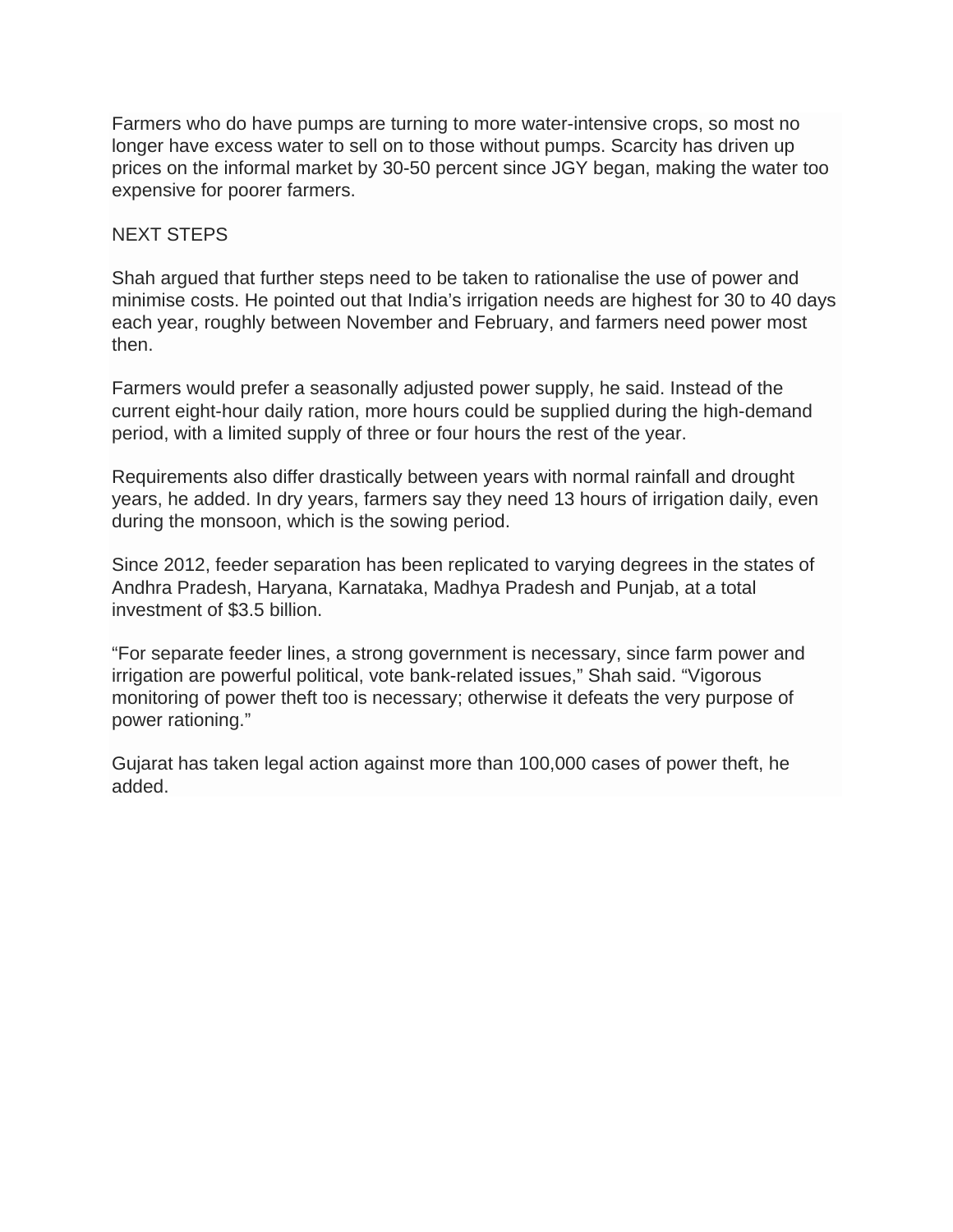# **Rural India looks to past and present to meet growing water needs**

**Source: Thomson Reuters Foundation - Wed, 23 Apr 2014 10:04 GMT Author: Stella Paul URL: http://www.trust.org/item/20140423100412-l9eia/**



A woman farmer with an irrigation sprinkler in Poovula Doruvu village in Andhra Pradesh state, southern India. TRF/Stella Paul

HYDERABAD, India (Thomson Reuters Foundation) – Farmers in rural India are adopting a combination of centuries-old water storage methods and modern irrigation techniques to adapt to increasingly dry conditions.

With funding from international donors, the government of the southern state of Andhra Pradesh is renovating thousands of medieval water ponds, and training farmers to use carefully targeted drip irrigation instead of flooding their fields with water.

One of the converts to this mix of old and new methods is 80-year-old rice farmer turned betel-leaf grower Murkhan Appa of Uduguru village. In the mid-1980s, Appa was the first person in Uduguru to dig a borewell to irrigate his 6-acre (2.4-hectare) farm.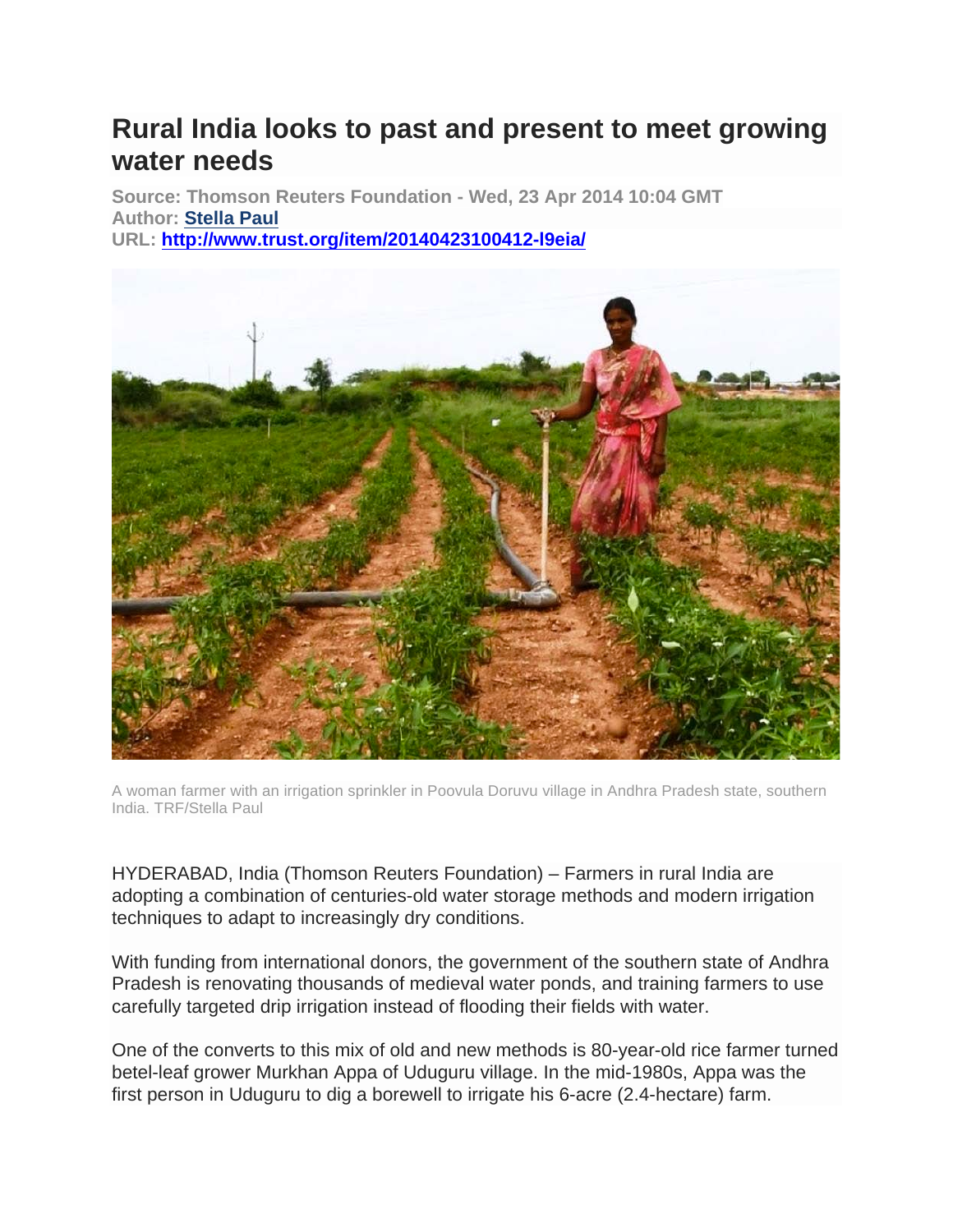Uduguru is in Anantapur district, one of India's driest areas. The village receives just 450 mm of rainfall annually, leaving farmers entirely dependent on groundwater for their livelihood.

With his new well, Appa was able to pump large quantities of water to irrigate his fields. All the other farmers in the village followed his lead, sinking one or more wells on their land so they could flood-irrigate their fields.

But three decades later, Appa has become a staunch critic of indiscriminate groundwater extraction.

"Water is precious. We must use it wisely," is what he tells the Water Use Association (WUA), a village-based citizens' group he heads that campaigns for sustainable use of water in agriculture.

According to the recently released **World Water Development Report 2014**, 70 percent of all water withdrawn globally is for agricultural purposes, and this is likely to increase another 20 percent by 2050. This will further deepen the current water crisis, warns the report.

#### HALF OF BOREWELLS DRY

Massive extraction has rapidly depleted the groundwater table in Anantapur. According to Purushothama Reddy, deputy director of the district's groundwater department, 50 percent of borewells have gone dry.

"Of the newly drilled borewells, 70 percent are failing to draw water," Reddy said.

That is why Appa and other WUA members are practising sustainable water use, including drip irrigation, water sharing, rainwater harvesting and changes to their cropping patterns.

On his farm, Appa has built a 10-foot square tank which he fills every other day with water pumped from his borewell. He now drip irrigates his land instead of flooding it.

"Using the tank helps minimise the extraction. Earlier, I pumped water every day for two hours. Now, I do it every (other) day for 45-50 minutes," he said.

To help farmers like Appa, the state government is implementing the **Andhra Pradesh Community Based Tank Management** scheme, a World Bank-funded project that promotes sustainable use of water for irrigation in rural areas by restoring old "water tanks".

There are about 77,000 such tanks in the state of Andhra Pradesh, according to Vinay Kumar, the project's director. Looking more like ponds or small lakes, they were created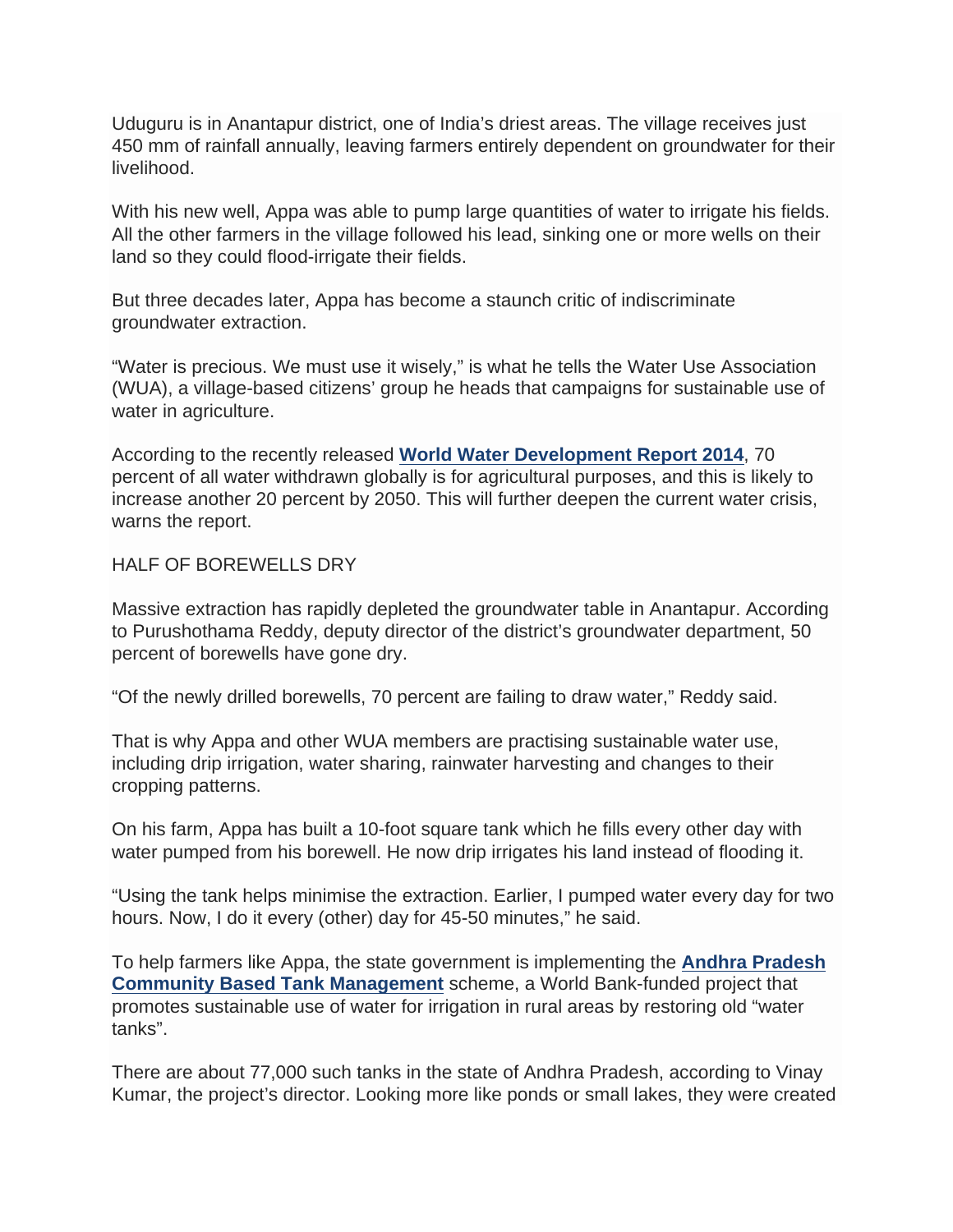by the state's ruling families in medieval times. They were the main source of irrigation for local farmers, but fell into disuse and disrepair with time.

Since 2006, the tank management scheme has been renovating the ponds so that farmers can once again use them for small-scale irrigation. So far 3,000 have been restored, Kumar says.

#### AWARD FINALIST

In late March, the project was selected as a finalist for the "Water for Life" prize by UN-Water as part of its World Water Day programme. The prize is awarded to the best examples of integrated water management.

"What we have here is a truly participatory model of integrated water management," said Kumar. "We work along with over 50 civil society organisations and village communities that are also the direct beneficiaries."

The project trains villagers to maintain and manage the tanks, monitor and collect data on water availability, analyse the data, and adapt to evolving conditions using sustainable practices.

At Uduguru, the village tank has been restored and the community is being encouraged to use it collectively. According to Appa, the WUA will invest 200,000 Indian rupees (about \$3,300) to keep the tank filled with water from local borewells. "It will be shared by all," he promised.

Drip irrigation, water sprinklers and furrows are also gaining popularity among smallscale and marginal farming communities in the state's coastal region.

#### SHARED IRRIGATION KITS

In one such village, Poovula Doruvu, villagers are investing collectively in sprinkler irrigation kits under a European Union-funded climate change adaptation project called Adaptcap. Three or four families share a kit comprising an electric pump, sprinkler sets and enough hose for about an acre of land, at a cost of about 400 rupees (\$6.60) per family.

"Every year, we have floods and cyclones which have increased salinity in the soil. Also monsoons are irregular these days. So instead of drilling a borewell, which is very costly, we formed a self-help group to buy and manage the sprinklers," said villager Devadanam Aragela.

According to Aragela, the families now use just a couple of borewells and are saving money on electricity as well as the fruit and vegetables they grow.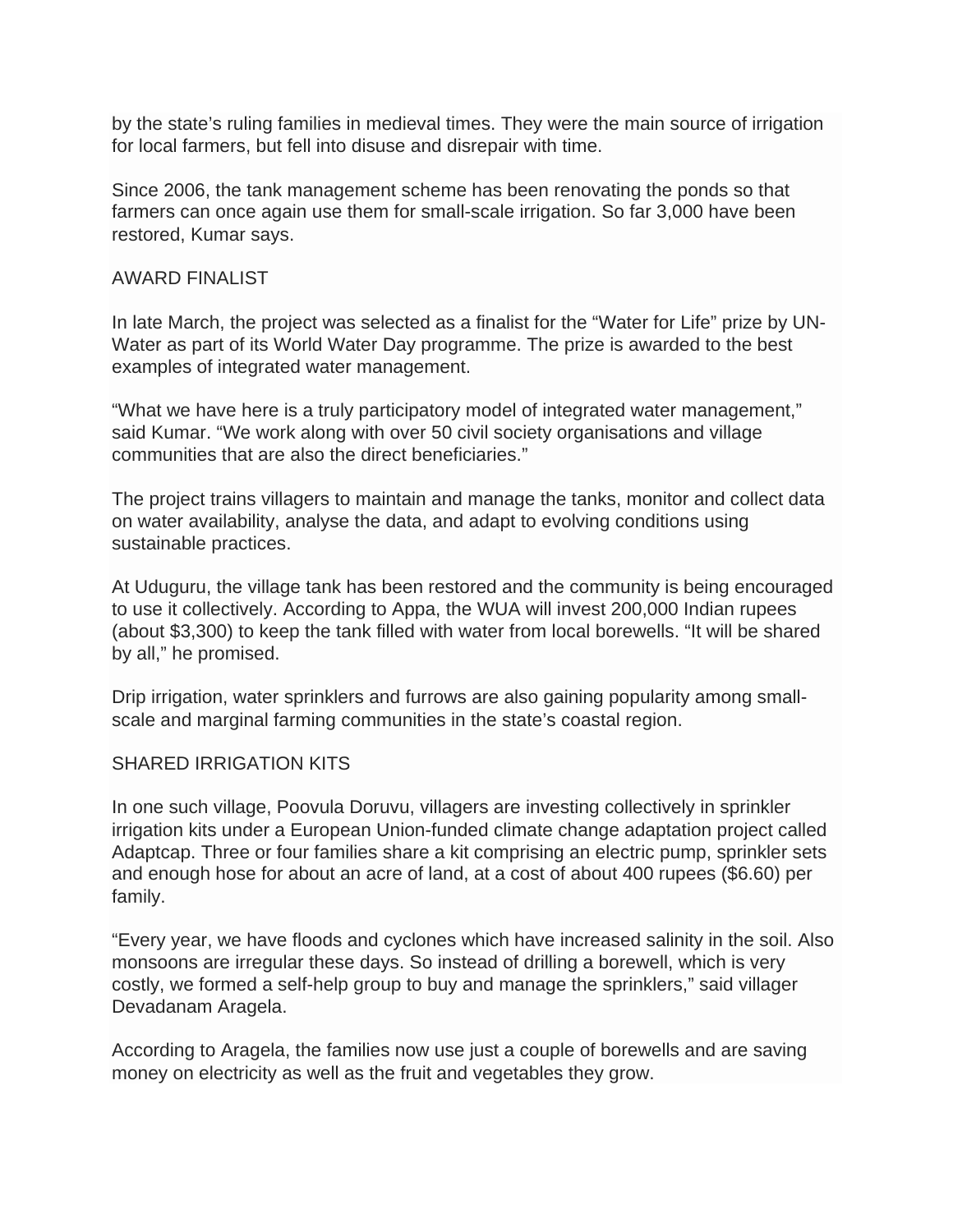Shailendra Kumar Mandal, a researcher at the National Institute of Technology in Patna who has studied the community water management activities at Poovula Doruvu, said the initiative is helping them save nearly 95,000 cubic metres of water and 35 kilowatts of electricity every year.

#### BETTER LIVELIHOODS

Hydrologist Joseph Plakkoottam, who has advised several water management projects, including the tank scheme, said it is important that rural communities reach consensus on adapting their agricultural practices to the changing climate.

Plakkoottam cited the example of Gollamada in Adilabad district where the entire village adopted integrated water management to improve their livelihoods.

Though Adilabad receives adequate rainfall overall (more than 560 mm), the district began developing dry pockets like Gollamada. The groundwater table in the village was declining, and drilling borewells would aggravate this.

"It costs at least 80,000 rupees (\$1,300) to drill a borewell. Few of us could afford that. So we decided to grow jawar (sorghum), red gram and sesame, which grow well in a dry climate, unlike rice," said villager Gongula Padma.

Besides trying out new crops, Gollamada villagers have renovated ponds and tanks to catch rainwater. They have also started a collective cattle farm, enabling them to boost their incomes from milk sales.

"Integrated management of resources is all about overall improvement of livelihoods. This village has proven that successfully," said consultant Plakkoottam.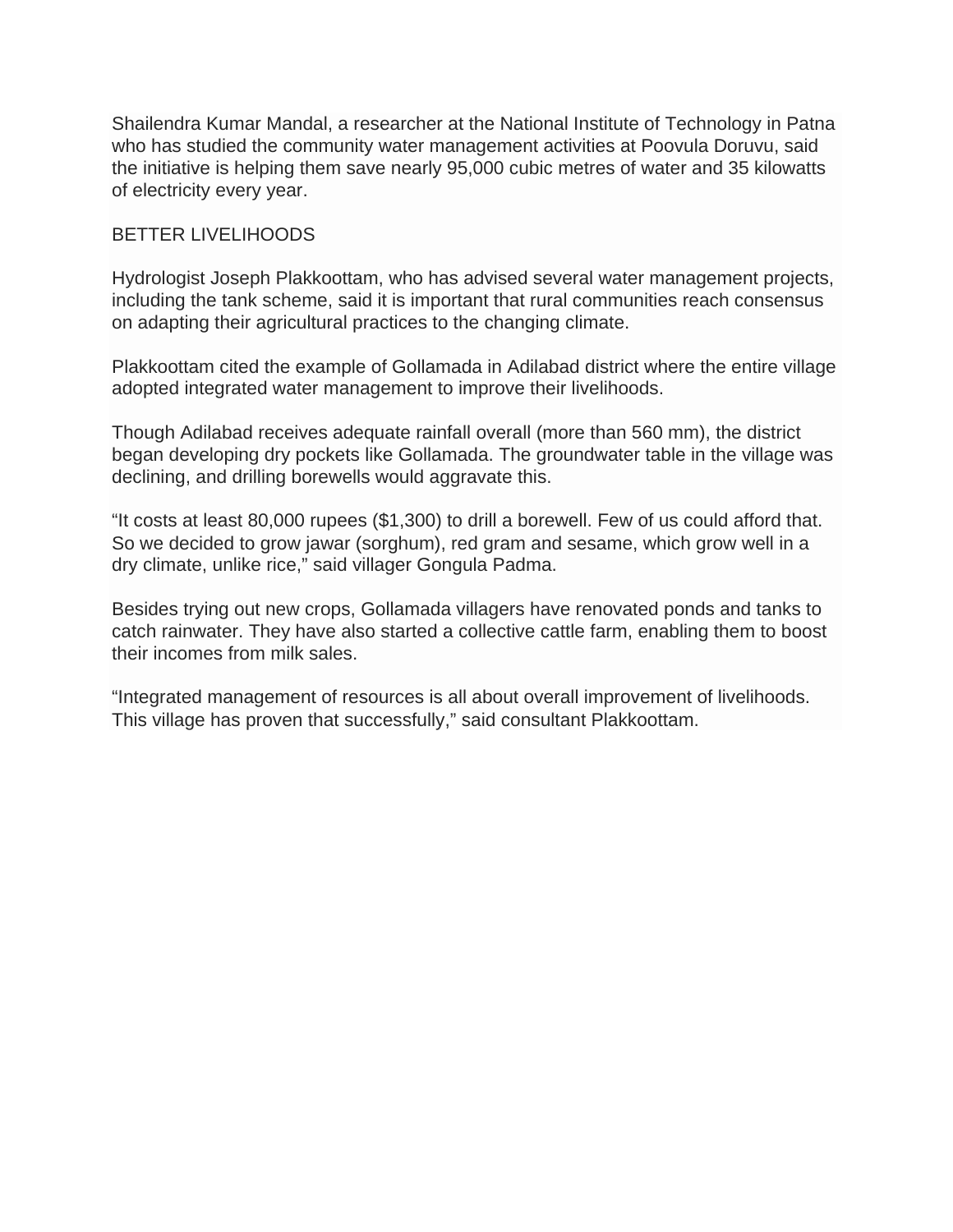## **Water scarcity heightens caste tensions in India**

**Source: Thomson Reuters Foundation - Thu, 30 Jan 2014 09:15 GMT Author: Ashutosh Sharma URL: http://www.trust.org/item/20140129120744-te896/**



A policeman standing guard near a well that was damaged by upper caste villagers in Rasooh, Jammu and Kashmir. THOMSON REUTERS FOUNDATION/Ashutosh Sharma

KATHUA, India (Thomas Reuters Foundation) – The sleepy village of Rasooh in Jammu and Kashmir is surrounded by arid, rocky hills, denuded of trees. But its placid air belies generations-old tensions between caste groups - tensions which are being exacerbated by a scarcity of safe drinking water, threatening the health of the most socially marginalised villagers.

Rasooh is located in the Siwalik foothill region known as the Kandi belt, in the industrial district of Kathua. The belt extends through the northwestern states of Jammu and Kashmir, Himachal Pradesh, Punjab and Haryana.

In rural areas of the Kandi belt, residents are largely dependent on wells and ponds for water, which in recent years has become a scarce commodity.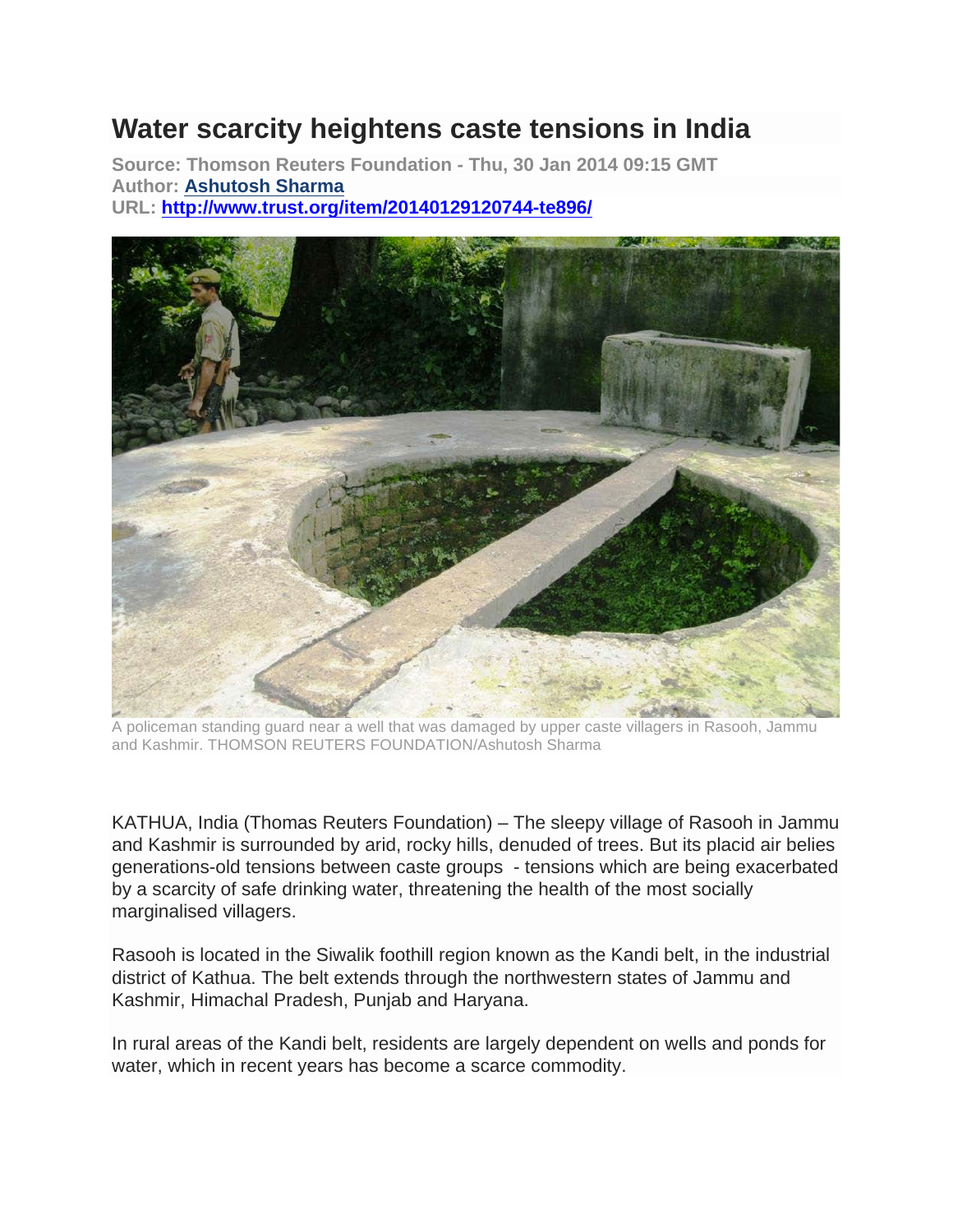Amrish Vaid, programme coordinator at Kathua's District Farm Science Centre, said that the water table has been affected by erratic rainfall over the past 20 years. And Sonam Lotus, director of the Meteorological Department in Srinagar, the summer capital of Jammu and Kashmir, confirmed that the area is experiencing unpredictable and fluctuating levels of rain.

Even though the Jammu region recorded above-average rainfall last year, in villages like Rasooh the water crisis is a daily reality. While the waterways of the Kandi belt can be raging torrents in the rainy season, these streams slow to a trickle or are completely dry in summer.

Experts and villagers say that the erratic rainfall is one of the causes of growing water scarcity, along with more denuded hills, high levels of soil erosion, a lack of proper water management and the disappearance of age-old systems of water harvesting through village ponds.

Increasingly, social tensions in Rasooh are coming to a head over water, particularly access to the remaining working drinking water wells.

#### DALITS ASSAULTED

The most marginalised residents of the village are Dalits, a low-caste minority still treated here as "untouchables". Dalits say that upper caste communities have become increasingly hostile and belligerent whenever Dalits try to use village wells – something they have often been banned from doing, but have little alternative to in seasons when streams have run dry.

"In my village, the upper caste villagers don't allow us to share water from clean water wells," said Sardari Lal, a Dalit man. He said the supply of water delivered through pipes laid 20 years ago was irregular and often brackish, contaminated and unfit for drinking.

"We gave many representations to government officials and held protest demonstrations too but to no avail," he said, adding that some in his community who were financially better off had left the village to settle elsewhere.

In 2012, the State High Court, following an incident in which a number of Dalit women were reportedly assaulted for attempting to take water from a village well, ordered water deliveries to ease tensions.

"The court got samples of the piped supply water tested which proved that the water was not safe for drinking," Sardari said. "It directed the local administration to arrange a tanker to ensure a regular supply of clean water to the Dalits as an interim solution. But after a few months of providing a regular supply, the tanker now comes to our village only occasionally and we are again facing the worst kind of drinking water scarcity."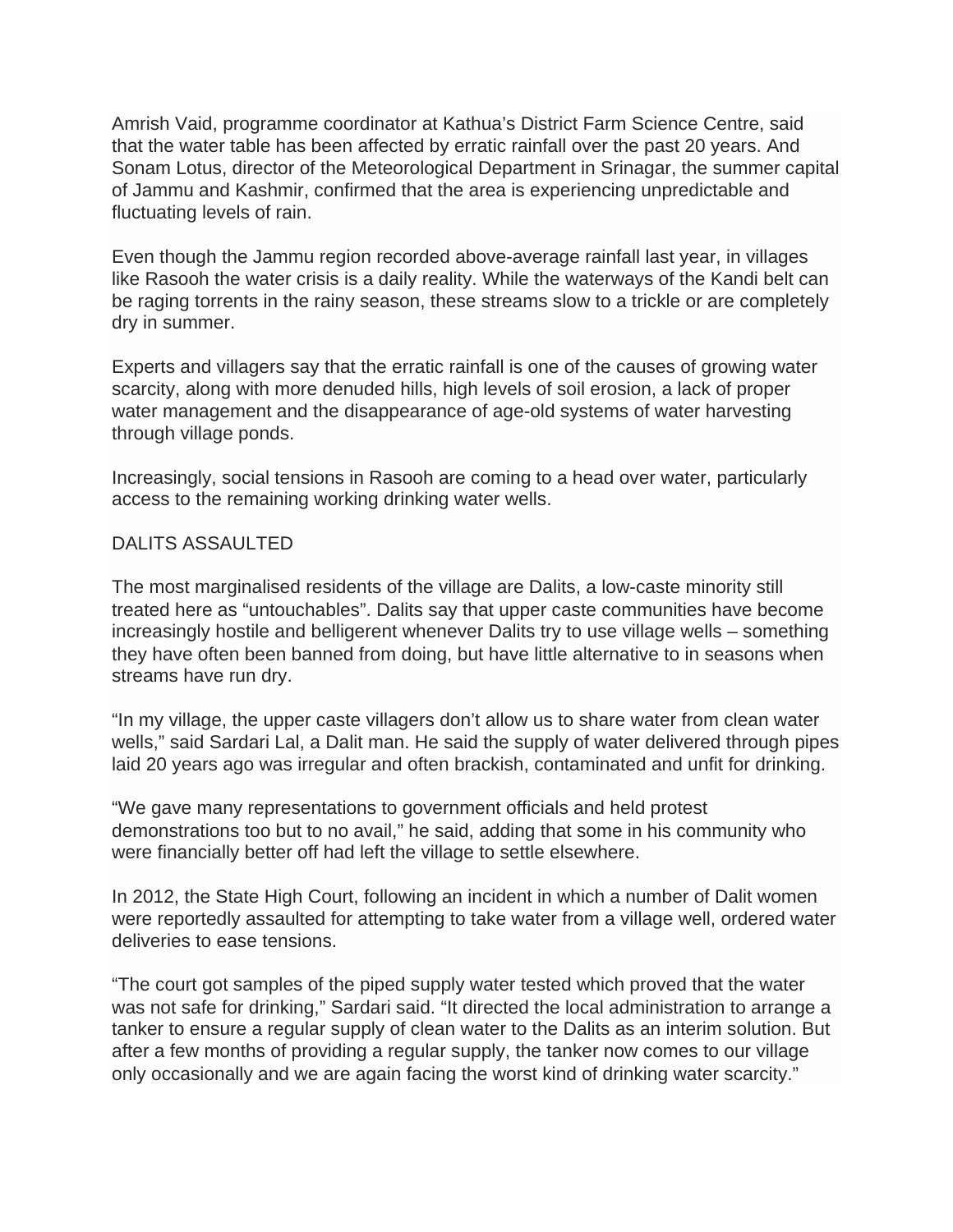A middle-aged Dalit woman in Rasooh, who did not want to give her name, was one of the women attacked when they tried to use the community well.

"Our children were falling ill after drinking unsafe water. When it was brought to her notice, the District Development Commissioner visited the village and encouraged us to use water from the clean wells," the woman said.

"But after the official left, when a group of women neared a 'forbidden' well, we were roughed up and our clothes were torn by upper caste people," she said.

#### HIGH CASTE PRIORITY

After that, police officers started to guard the well. But the well then was damaged by a group from an upper caste, "sending out a clear message that caste barriers on sharing natural resources were here to stay," the woman said.

"Clean drinking water is the most precious commodity to us. Usually, we use stored water provided by the tanker that comes to the village once in a while but at times we take water from any source and use it for drinking after boiling it," she added.

While Dalit women are dependent on the water tanker or upon ponds or sources abandoned by the upper caste villagers due to the poor quality of water, upper caste women continue to enjoy a monopoly over fresh water wells.

And on the increasingly rare occasions when the water tanker comes to Rasooh, and villagers jostle to collect as much water as possible, the enforcement of caste codes means higher caste groups get priority, local people said.

Rahul, a local activist who uses only his first name, said that while there are laws against caste prejudice, "these laws need to be implemented in letter and spirit. It's only through development and education that the society can be made caste-neutral."

**A study** by the National Institute of Hydrology confirmed that "while the government claims that almost all villages in the Kandi belt have been covered under drinking water schemes, the reality is something different. When demand for water sharply rises in summer, villagers often turn to the ponds for drinking water, which is not fit for human consumption. Quite often the same pond serves as a drinking water source for cattle."

The study found that water-bearing aquifers in the region were deep and difficult to reach, meaning ground water was inadequate. It stressed the need for rainwater harvesting to meet domestic and agricultural needs.

Taj Chaudhary, executive engineer of Kathua's Public Health Engineering Department, said he was not aware of any acute water scarcity facing village Dalits due to erratic supplies. But he said steps would be taken to ensure a regular supply of water.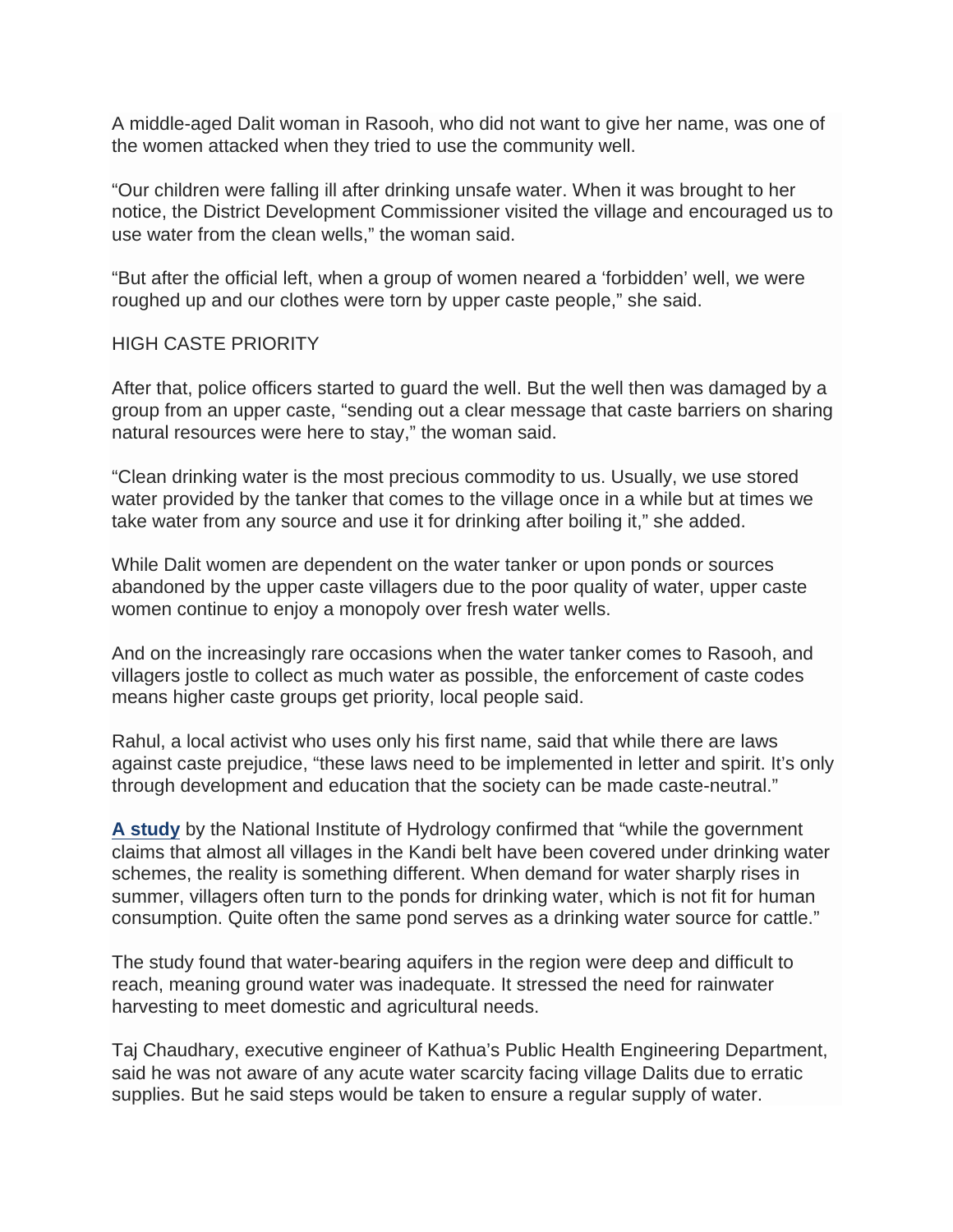## **FEATURE-Climate-smart farmers get tech savvy to save India's bread basket**

**Source: Thomson Reuters Foundation - Tue, 16 Sep 2014 12:00 GMT Author: Nita Bhalla URL: http://www.trust.org/item/20140916120012-jvac5**



Labourers work in a paddy field in Karnal district in the northern Indian state of Haryana September 2, 2014. Picture taken Sept. 2, 2014. REUTERS/Thomson Reuters Foundation/Nita Bhalla

KARNAL, India (Thomson Reuters Foundation) - Erratic weather, rising temperatures, declining water resources and labour shortages are threatening India's bread basket state of Haryana, forcing farmers to abandon age-old practices and adopt technology to ensure food supplies for millions.

Using machines which sow rice directly, devices to inform when to irrigate and phone messages warning of infestations, thousands of farmers are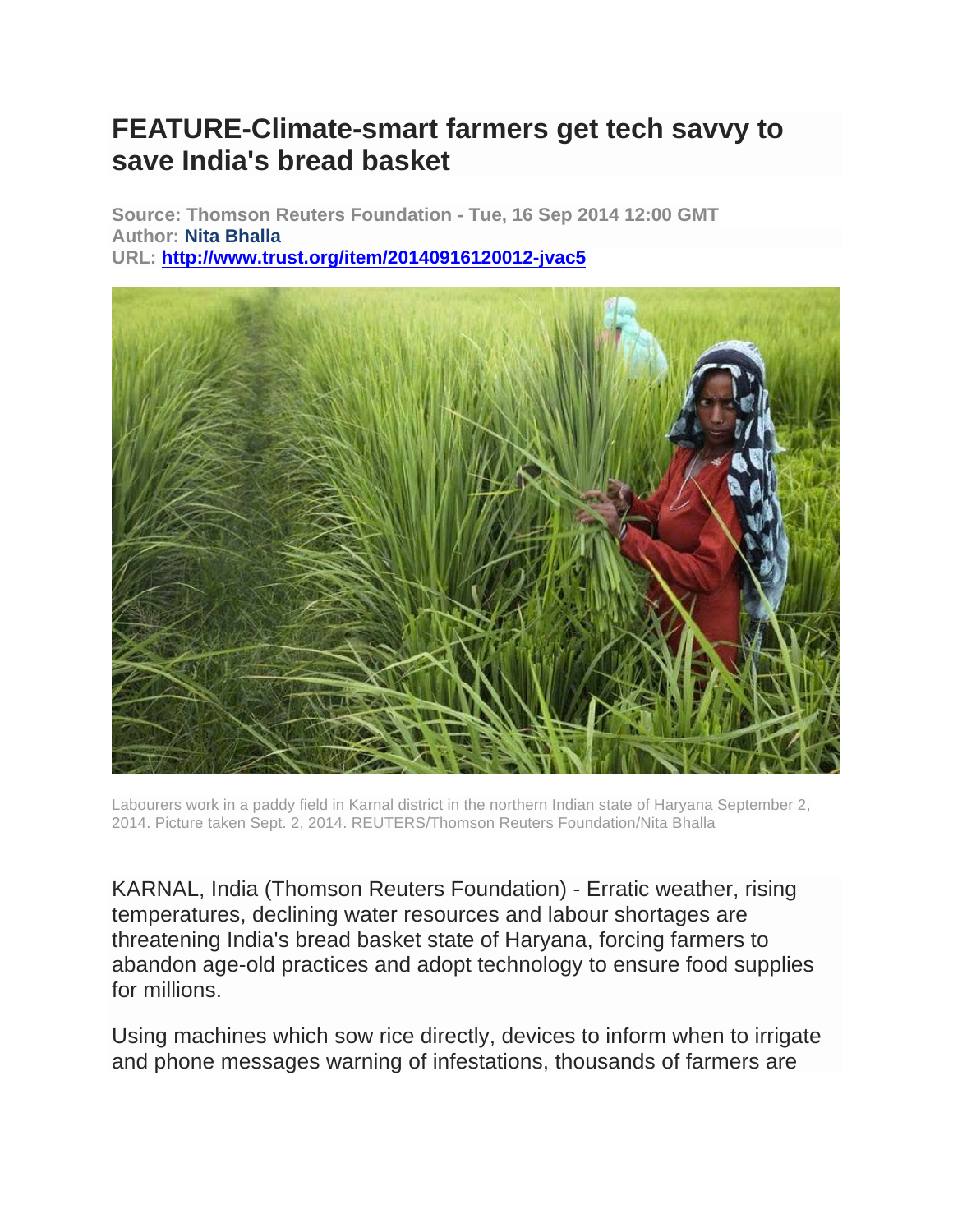learning to adapt to climate change, boost soil fertility and reduce their carbon emissions.

"At first, many farmers were unsure. It's a big risk to change the way you have farmed for decades and try new things. Agriculture in these parts is not just a livelihood, it's a way of life," said Harpreet Singh, 36, a farmer in the village of Birnaraya, 130 km (80 miles) north of Delhi.

"But over the last four years, through these technologies, we have learnt to save water and fertilisers, cut our costs for hired labour, improved the resilience of our crops and also reduced pollution by not burning crop residues."

Singh is from one of 12,000 farming households across 27 villages in Haryana's Karnal district working with scientists from the Consultative Group on International Agricultural Research (CGIAR) to pilot climate smart techniques aimed at sustaining one of the country's most fertile belts.

### SAVING INDIA'S BREADBASKET

Since India's so-called "Green Revolution" - a massive government programme rolled out in the 1960s and 1970s which increased the use of fertilisers and irrigation to boost farm output - Haryana's rice production has soared to almost 4 million tonnes in 2013/14 compared to 334,000 tonnes in 1966/67.

But while the Green Revolution may be credited with ending famine across the country, it has come at a cost and, coupled with more unpredictable weather attributed to global warming, India's food security is once again at risk.

Almost half a century on, farmers face environmental problems such as depleted groundwater because of intensive pumping for irrigation, soil degradation and soil salinity.

"Resources are depleting. Groundwater levels are falling, there is emerging climate variability, the soil health is worsening, and profitability is going down," said M.L. Jat, an agronomist with the International Maize and Wheat Improvement Centre.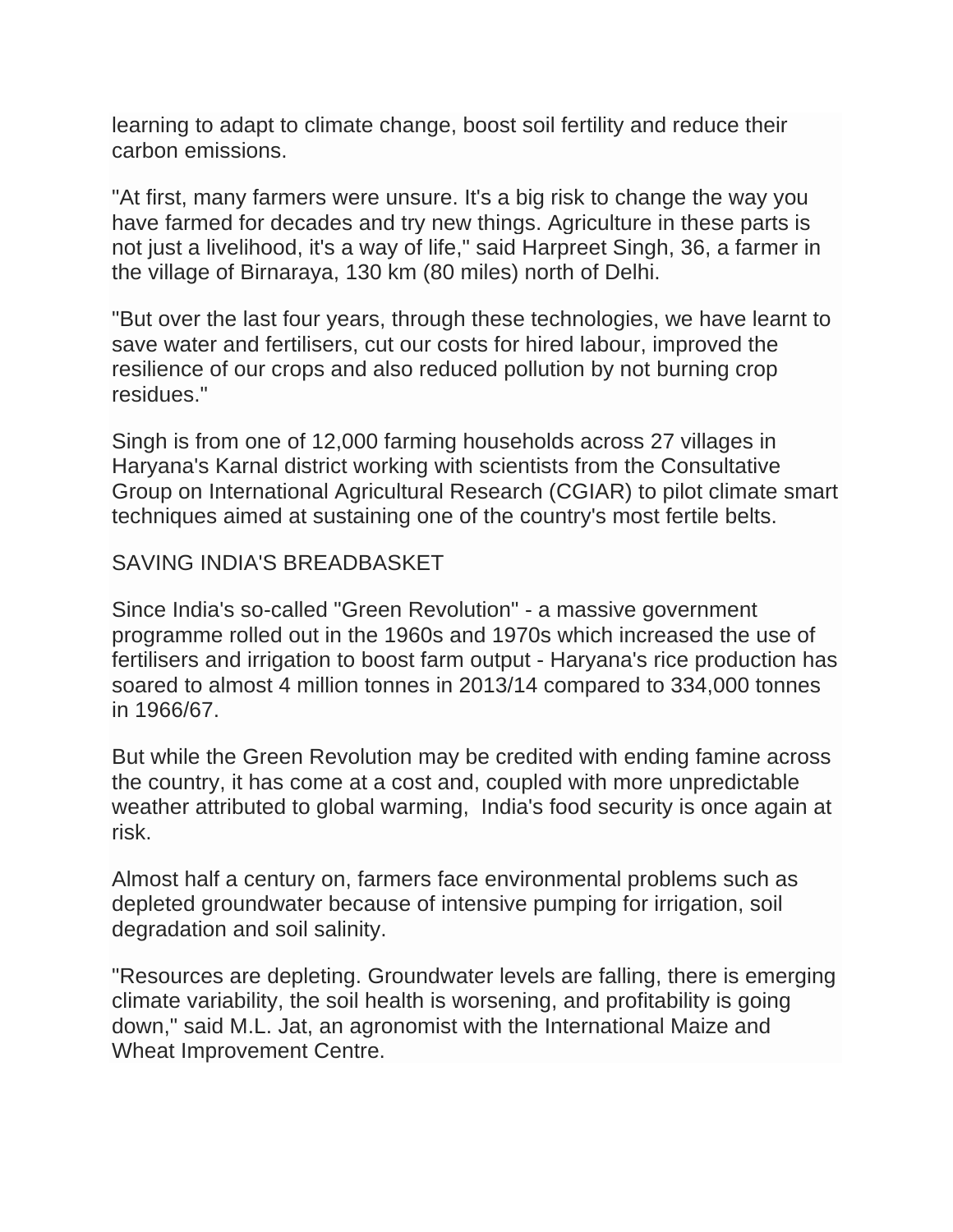The Indo-Gangetic Plains - which include the rice and wheat states of Haryana and Punjab - are particularly vulnerable to climate change, say experts from the U.N. Intergovernmental Panel on Climate Change (IPCC).

Scientists predict average temperatures here to increase by as much as five degrees Celsius by 2080, seriously affecting wheat crops. An April study by the Indian Agricultural Research Institute projects climate change may reduce India's wheat yield by between 6 to 23 percent by 2050.

Rice will also be hit due to unpredictable rainfall. Indian officials say the water table has fallen between one and 13 metres in different parts of Karnal over the last two decades.

The region, which is heavily dependent on migrant labour from poorer states, is also facing shortages due to a government scheme to employ more people in construction near their homes.

### "HAPPY SEEDERS"

In response to these challenges, agricultural groups are introducing Karnal's farmers to a host of climate smart technologies.

These include techniques such as direct seeding which involves sowing seeds by machines rather than transplanting manually, which reduces labour and water.

Other new technology includes Lazer Levellers - tractor-towed, lasercontrolled devices - that produce a flat surface for cultivation, requiring 25 to 30 percent less water.

Farmers are being introduced to tools such as "Happy Seeders" which can be attached to the back of tractors. These remove crop residues, blending them into the soil, preventing the practice of burning crop residues that has led to increased emissions and depleted soil fertility.

"We didn't know anything about these advanced technology machines before," said Manoj Kumar Munjal, 40, who farms a 20-acre plot of land in Taorori village.